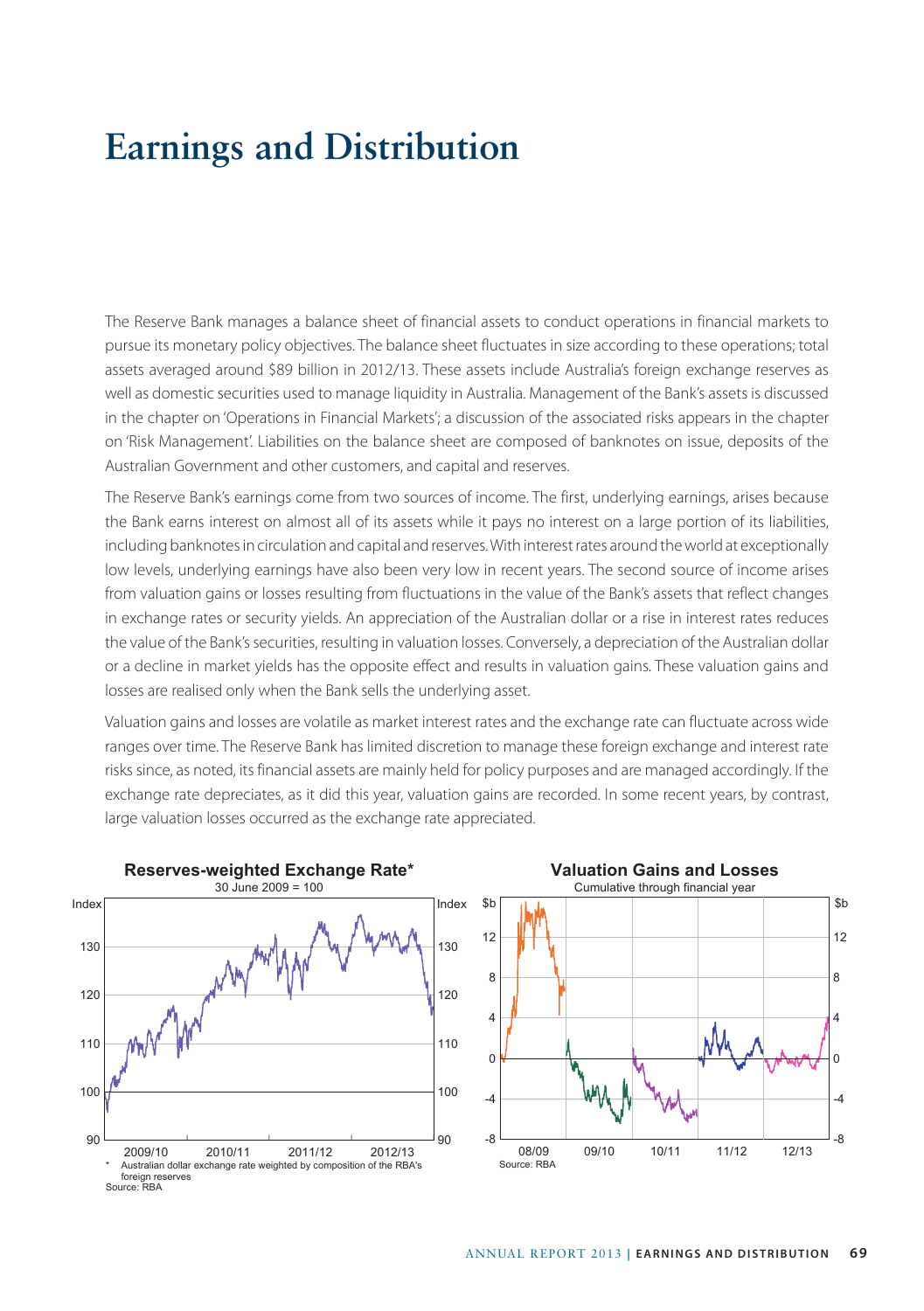The distribution of the Reserve Bank's net profits is determined by section 30 of the *Reserve Bank Act 1959*. In terms of the Act, underlying earnings and realised gains and losses are available for distribution. Unrealised gains are not available for distribution, but are transferred to an unrealised profits reserve where they are retained to absorb future valuation losses or until the relevant assets are sold and the gains realised. The legislative provision to retain unrealised gains reflects sound central banking practice, as the distribution of the unrealised gains would reduce the Bank's capacity to absorb any future valuation losses. Unrealised losses are, in the first instance, also transferred to this unrealised profits reserve, and are offset against unrealised gains accumulated from previous years. For purposes of calculating distributable earnings, any unrealised losses that exceed retained unrealised gains are initially offset against other sources of income, namely underlying earnings and realised gains, with any remaining losses charged against the Reserve Bank Reserve Fund, the Bank's permanent reserve. Such a charge has occurred in some recent years.

## **The Reserve Bank's Earnings**

In accordance with Australian Accounting Standards (AAS), the Reserve Bank reports accounting profit as earnings from all sources, including realised and unrealised valuation gains and losses. In the 12 months to 30 June 2013, the Bank recorded an accounting profit of \$4 313 million, compared with a profit of \$1 076 million in the previous financial year. The accounting profit in 2012/13 comprised:

- **•** Underlying earnings of \$723 million, which were slightly higher than in the previous financial year, but still exceptionally low in historical terms, reflecting the continuing low level of interest rates in Australia and in the countries in which Australia's international reserves are held.
- **•** Realised valuation losses of \$135 million, primarily from maturing domestic securities purchased during the year at a premium that reflected the high coupon at which they were issued. The Bank purchased these securities to help manage the impact on liquidity as the large line of stock matured. Taking account of coupon payments while the stock was held, the relevant bond holding was profitable for the Bank. Gains were realised on foreign exchange transactions associated with managing the portfolio of foreign reserves.
- **•** Unrealised valuation gains of \$3 725 million, mainly from holdings of foreign exchange as the Australian dollar depreciated later in the year against currencies in which international reserves are held.

Earnings available for distribution amounted to \$588 million in 2012/13, comprising underlying earnings less realised valuation losses.



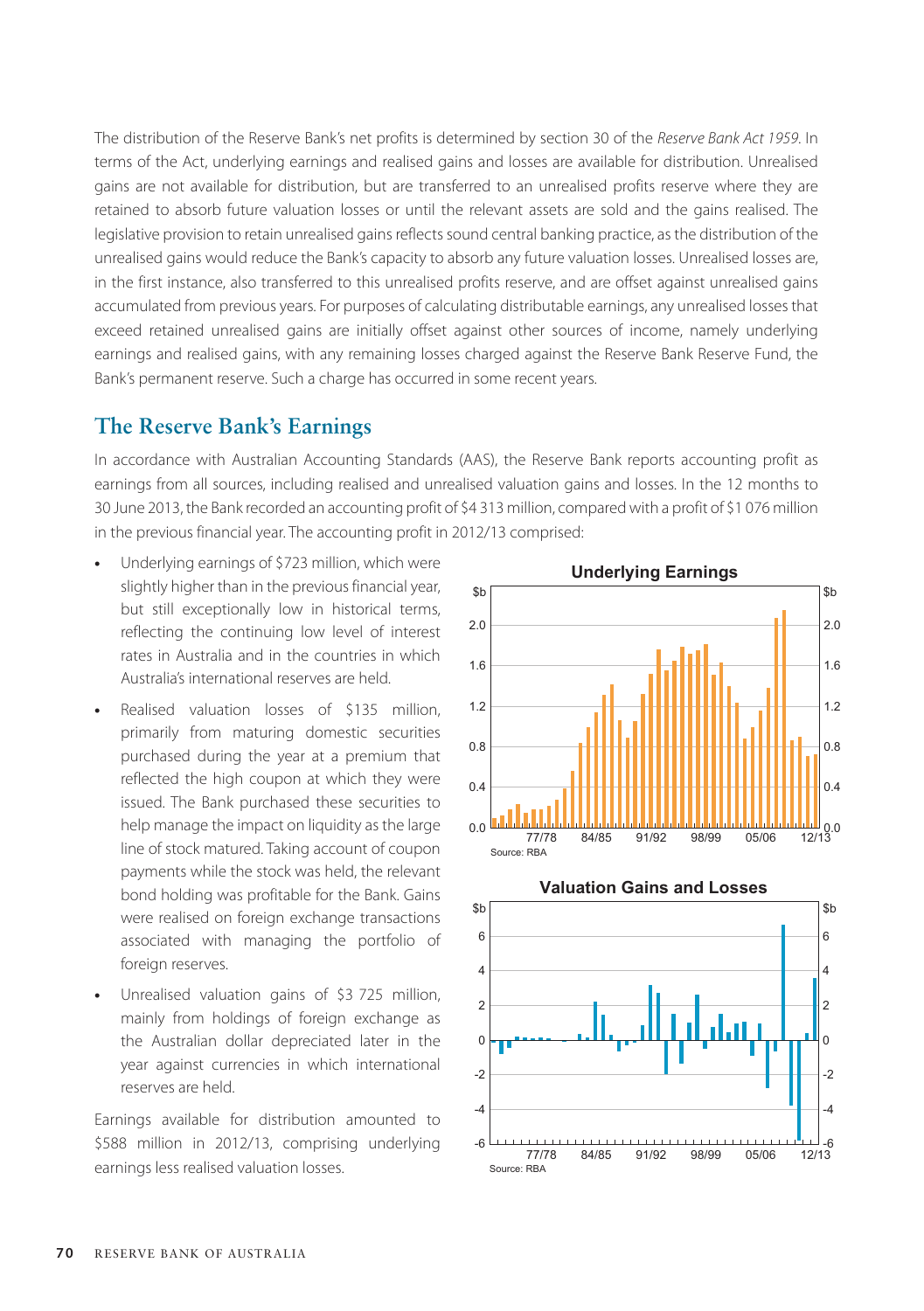The composition and distribution of the accounting profit in 2012/13, and of historical profits and losses, are summarised in the table on page 72.

## **Reserves and Distribution**

The Reserve Bank Reserve Fund (RBRF), the Bank's permanent general reserve, is established by the Reserve Bank Act. In terms of this Act, sums are credited to the RBRF from earnings available for distribution, as determined by the Treasurer after consulting the Reserve Bank Board. The balance of distributable earnings after any such transfer is payable as a dividend to the Commonwealth.



The RBRF is essentially the Reserve Bank's capital. Its

primary purpose is to provide a capacity to absorb losses when it is necessary to do so. The RBRF served this purpose when it was substantially depleted in 2009/10 and 2010/11 by large accounting losses as the exchange rate appreciated. Following these losses, the Reserve Bank Board considered the balance of the RBRF to be below a level appropriate to the market risks on the Bank's balance sheet. The Treasurer determined, after consulting the Board, that \$596 million from earnings available for distribution in 2011/12 be transferred to the RBRF with \$500 million paid as a dividend to the Commonwealth. In 2012/13, the Treasurer determined that all earnings available for distribution be credited to the RBRF. With this transfer of \$588 million, the balance of the RBRF at 30 June 2013 stood at \$2 501 million. The Board considers that further transfers to this reserve will be needed in future years to restore its balance to a level that adequately reflects the Bank's risks.

In addition to the RBRF, the Reserve Bank maintains a number of other financial reserves. As noted, unrealised gains are transferred to an unrealised profits reserve where they are retained to absorb future valuation losses or are realised, and become available for distribution, when the relevant assets are sold. Unrealised gains of \$3 725 million were transferred in 2012/13 to this reserve, the first time such a transfer has been possible since 2008/09. By contrast with the RBRF, which is a permanent reserve, the balance of the unrealised profits reserve fluctuates in response to movements in the exchange rate or bond yields. This balance is nevertheless available as a buffer to absorb unrealised losses that would occur if the exchange rate appreciated or bond yields rose.

Asset revaluation reserves are held for non-traded assets such as gold holdings, property, plant and equipment. Balances in these reserves represent the difference between the market value of these assets and the cost at which they were acquired. The total balance in these reserves stood at \$3 705 million at 30 June 2013, \$670 million lower than a year earlier, mainly reflecting the fall in the Australian dollar value of the Bank's holdings of gold.

The balance of the RBRF plus asset revaluation reserves and unrealised profits reserves stood at 10.1 per cent of total assets at 30 June 2013.

The Reserve Bank's financial statements (and accompanying Notes to the Financial Statements) for the 2012/13 financial year were prepared in accordance with AAS, consistent with the Finance Minister's Orders issued under the *Commonwealth Authorities and Companies Act 1997*.